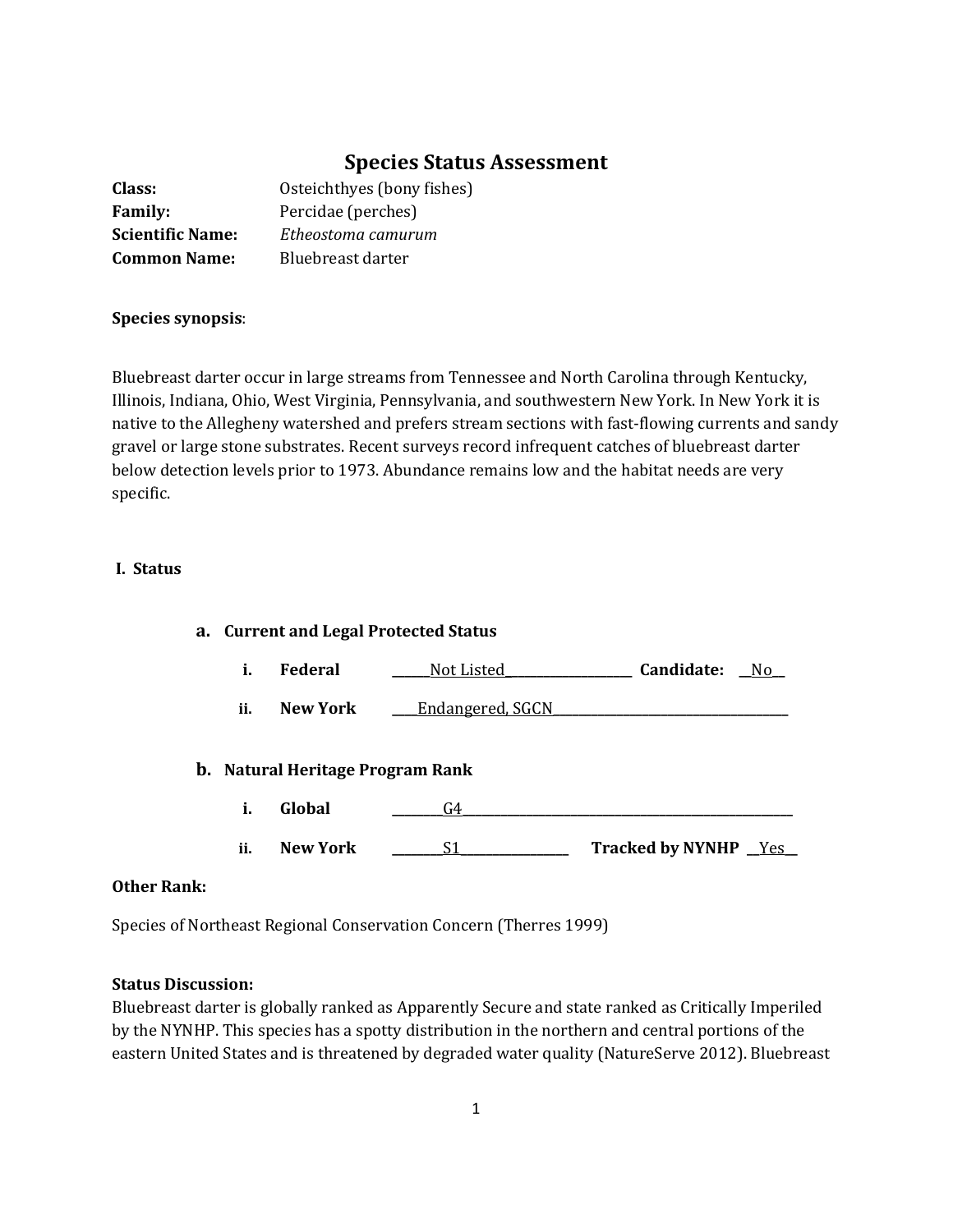darter is classified as Endangered in New York because it is rare and not because of recent declines in abundance.

# **II. Abundance and Distribution Trends**

# **a. North America**

**i. Abundance \_\_\_\_\_ declining \_\_\_\_\_increasing \_\_X\_\_\_ stable \_\_\_\_\_unknown ii. Distribution: \_\_\_\_\_ declining \_\_\_\_\_increasing \_\_X\_\_\_ stable \_\_\_\_\_unknown Time frame considered: \_\_\_\_\_**over past 3 generations (NatureServe 2012)**\_ b. Regional i. Abundance \_\_X \_\_ declining \_\_\_\_\_increasing \_\_\_\_\_stable \_\_\_\_\_unknown ii. Distribution: \_\_ X\_\_\_ declining \_\_\_\_\_increasing \_\_\_\_\_stable \_\_\_\_\_unknown Regional Unit Considered: \_\_\_\_**Region 5 - Northeast (Species of Concern)**\_\_ \_\_\_ Time Frame Considered: \_\_\_\_\_\_\_\_\_\_\_\_\_\_\_\_\_\_\_\_\_\_\_\_\_\_\_\_\_\_\_\_\_\_\_\_ \_\_\_\_\_\_\_\_\_\_\_\_\_\_\_\_**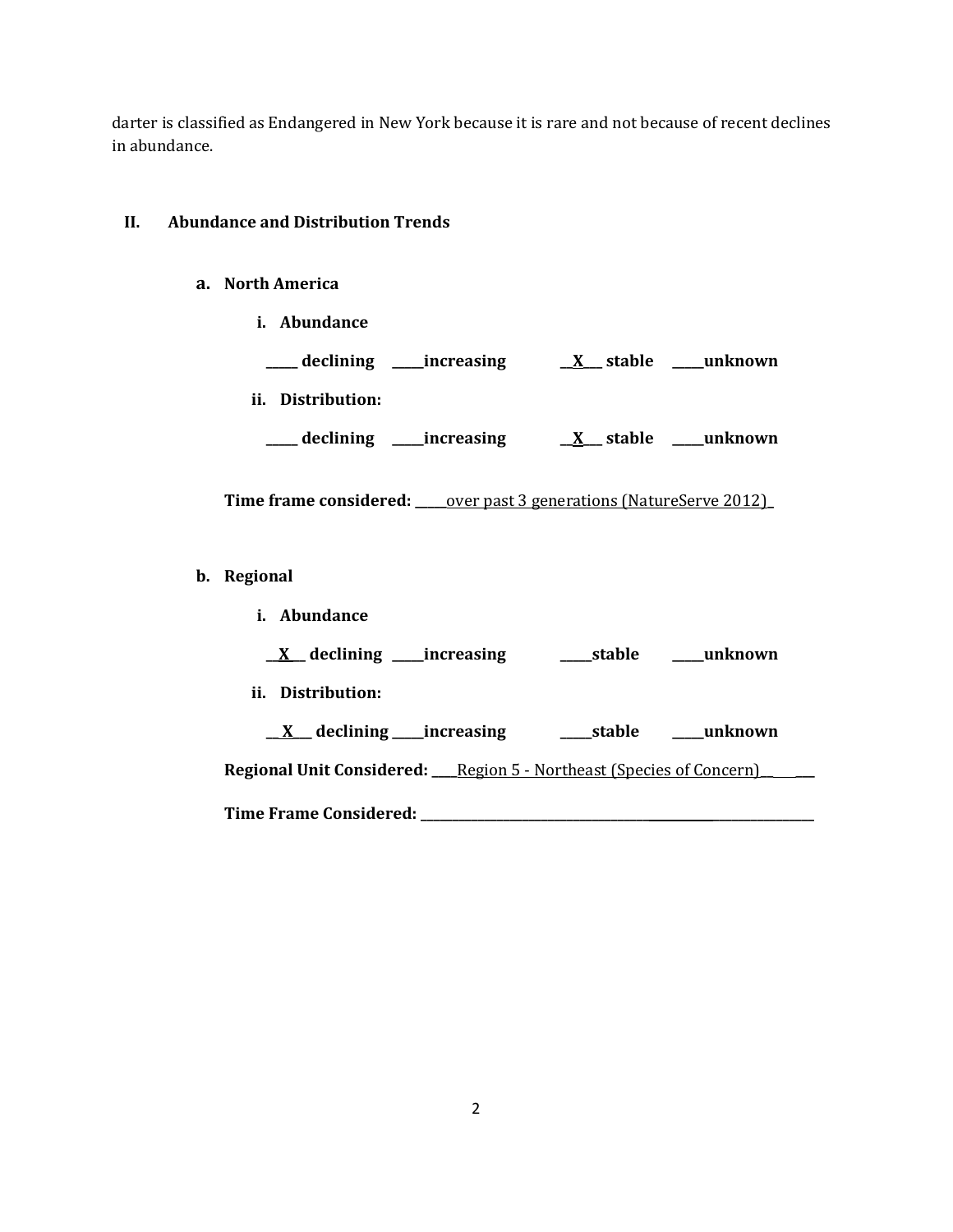**c. Adjacent States and Provinces**

| <b>CONNECTICUT</b>           | Not Present $X$                                                | No data $\_\_\_\_\_\_\_\_\_\_\_\_\_\_\_\_$ |
|------------------------------|----------------------------------------------------------------|--------------------------------------------|
| <b>MASSACHUSETTS</b>         | Not Present $X$                                                | No data $\_\_\_\_\_\_\_\_\_\_\_\_\$        |
| <b>NEW JERSEY</b>            | Not Present $X$                                                | No data $\_\_\_\_\_\_\_\_\_\_\_$           |
| <b>ONTARIO</b>               | Not Present $X$                                                | No data $\_\_\_\_\_\_\_\_\_\_\_\$          |
| <b>QUEBEC</b>                | Not Present X                                                  | No data ______                             |
| <b>VERMONT</b>               | Not Present $X$                                                | No data $\_\_\_\_\_\_\_\_\_\_\_\_\$        |
| PENNSYLVANIA<br>i. Abundance | Not Present ________                                           | No data _______                            |
| ii. Distribution:            | ___ declining ____increasing ____ <u>X_</u> stable ____unknown |                                            |
|                              |                                                                |                                            |
|                              |                                                                |                                            |
| d. NEW YORK<br>i. Abundance  |                                                                | No data                                    |
|                              | ___ declining ____increasing _____ stable __ X_unknown         |                                            |
| ii. Distribution:            | ___ declining <u>X</u> increasing ___ stable ___ unknown       |                                            |
|                              |                                                                |                                            |

\*Classifications in other states include SGCN in West Virginia (S3), and threatened and SGCN in Ohio (S2).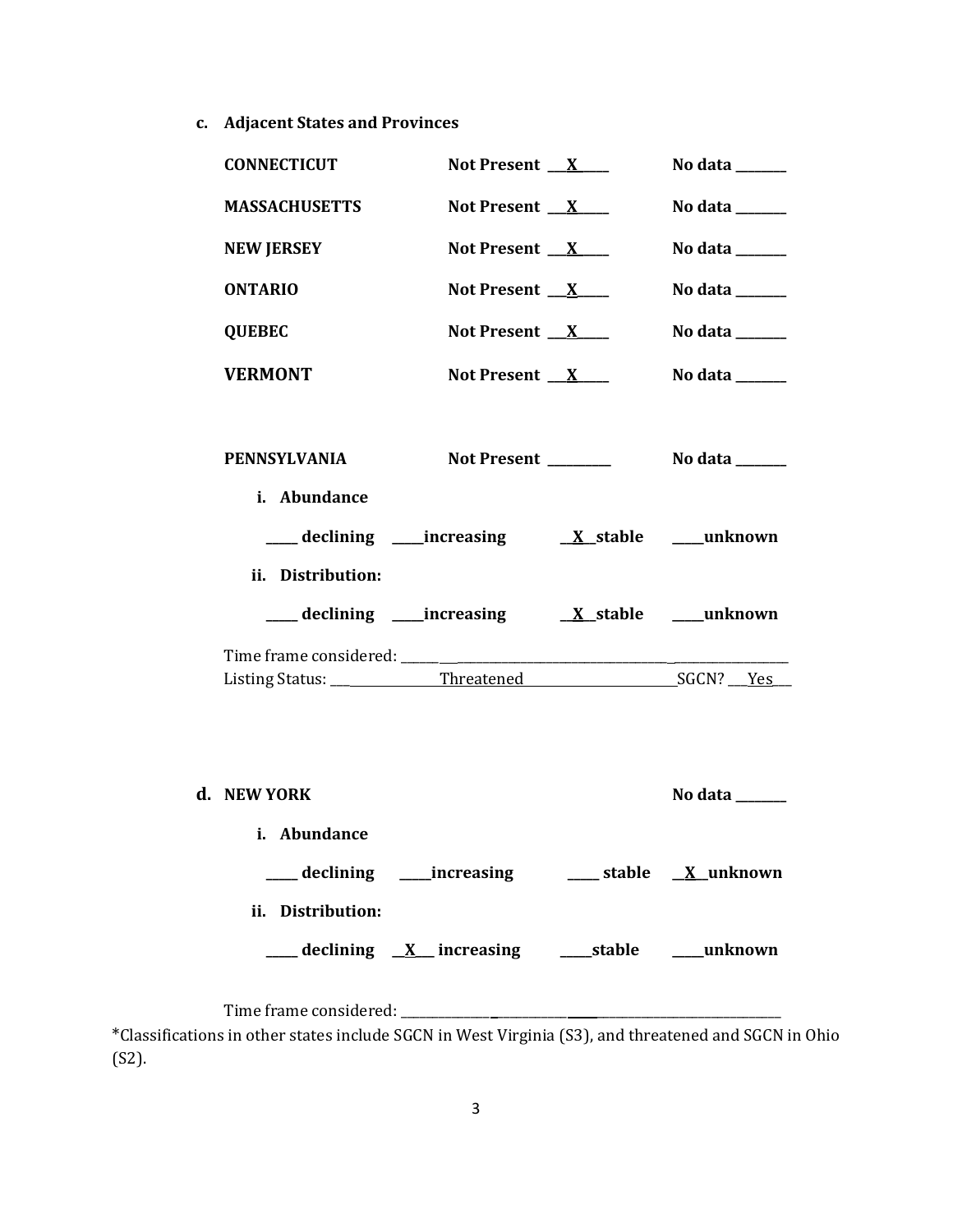#### **Monitoring in New York.**

Monitoring programs are carried out by the NYSDEC Rare Fish Unit, 1998-2012.

### **Trends Discussion:**

Across its range, bluebreast darter is found in several disjunct populations in Tennessee, North Carolina, Kentucky, Illinois, Indiana, Ohio, West Virginia, Pennsylvania, and New York (Figure 1). Its range-wide short-term trend is thought to be relatively stable (NatureServe 2012). New York's position within this range is disjunct. In New York, bluebreast darter was historically found in two waters in the Allegheny watershed but their abundance is low and habitat needs are very specific.

There have been continuing and very low level catches in comprehensive stream surveys of the watershed, in about 2% of the river samples since 1985. The distribution of this species among subbasins (HUC 10) within one watershed has increased slightly, with records from one of the units prior to 1977 and from an additional one unit since 1976. Statewide, the number of individual site records for this species is 15 for all time periods, 13 in the last 30 years, and 10 since 1993. Elements of recovery of bluebreast darter abundance in PA was noted by Koryak et al. (2009).



**Figure 1**. U.S. distribution of bluebreast darter by watershed (NatureServe, 2012).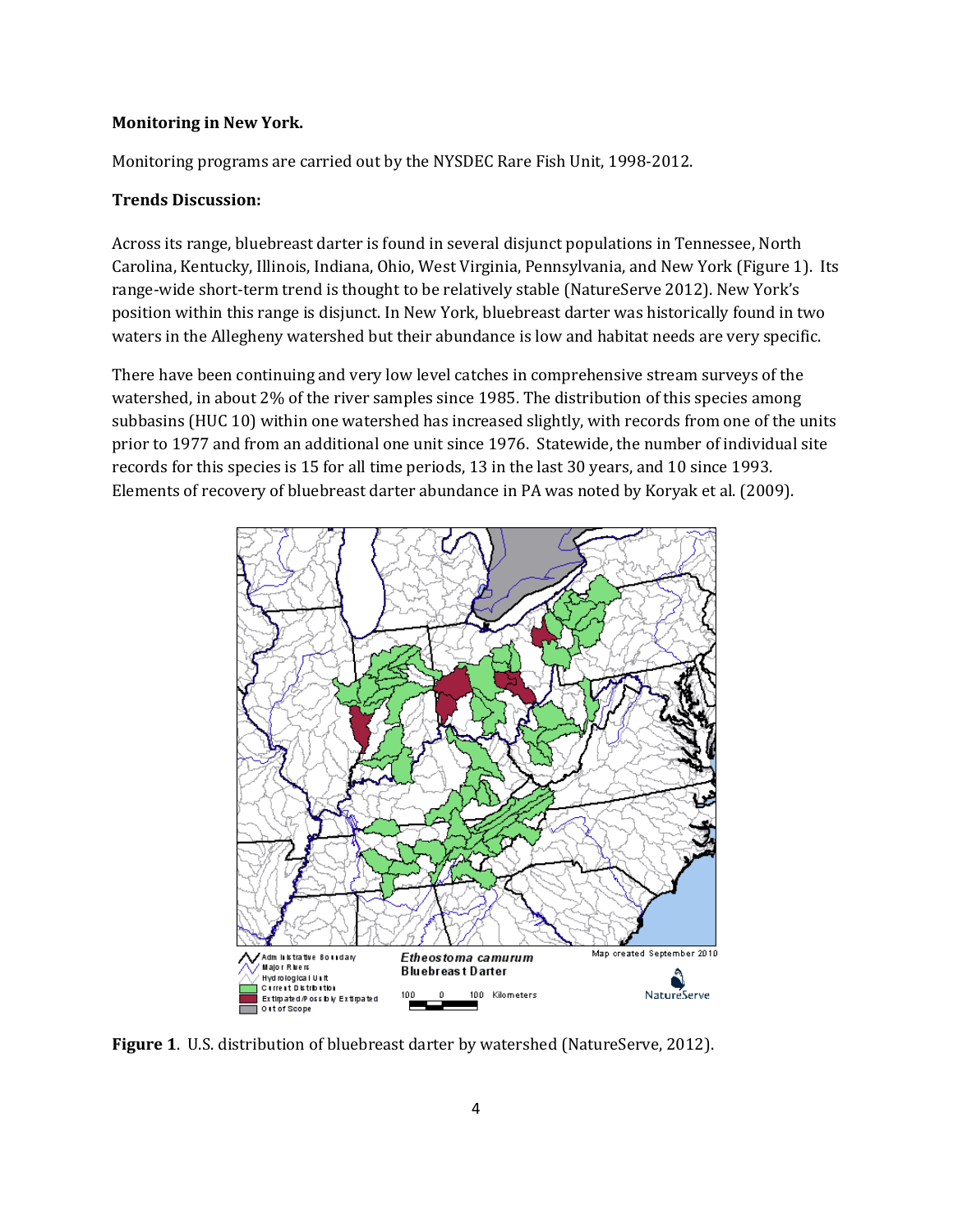

**Figure 2**. Bluebreast darter distribution in New York depicting fish sampled before 1977 and from 1977 to present time, also showing the corresponding HUC-10 units where they were found along with the number of records. Left map depicts range of bluebreast darter in New York.

| Watershed       | ['otal # HUC10 | Early only | <u>Recent only</u> |  |
|-----------------|----------------|------------|--------------------|--|
| Allegheny River |                |            |                    |  |

**Table 1**. Records of bluebreast darter in hydrological units (HUC-10) are shown according to their watersheds in early and recent time periods (before and after 1977) to consider loss and gains. Further explanations of details are found in Carlson (2012).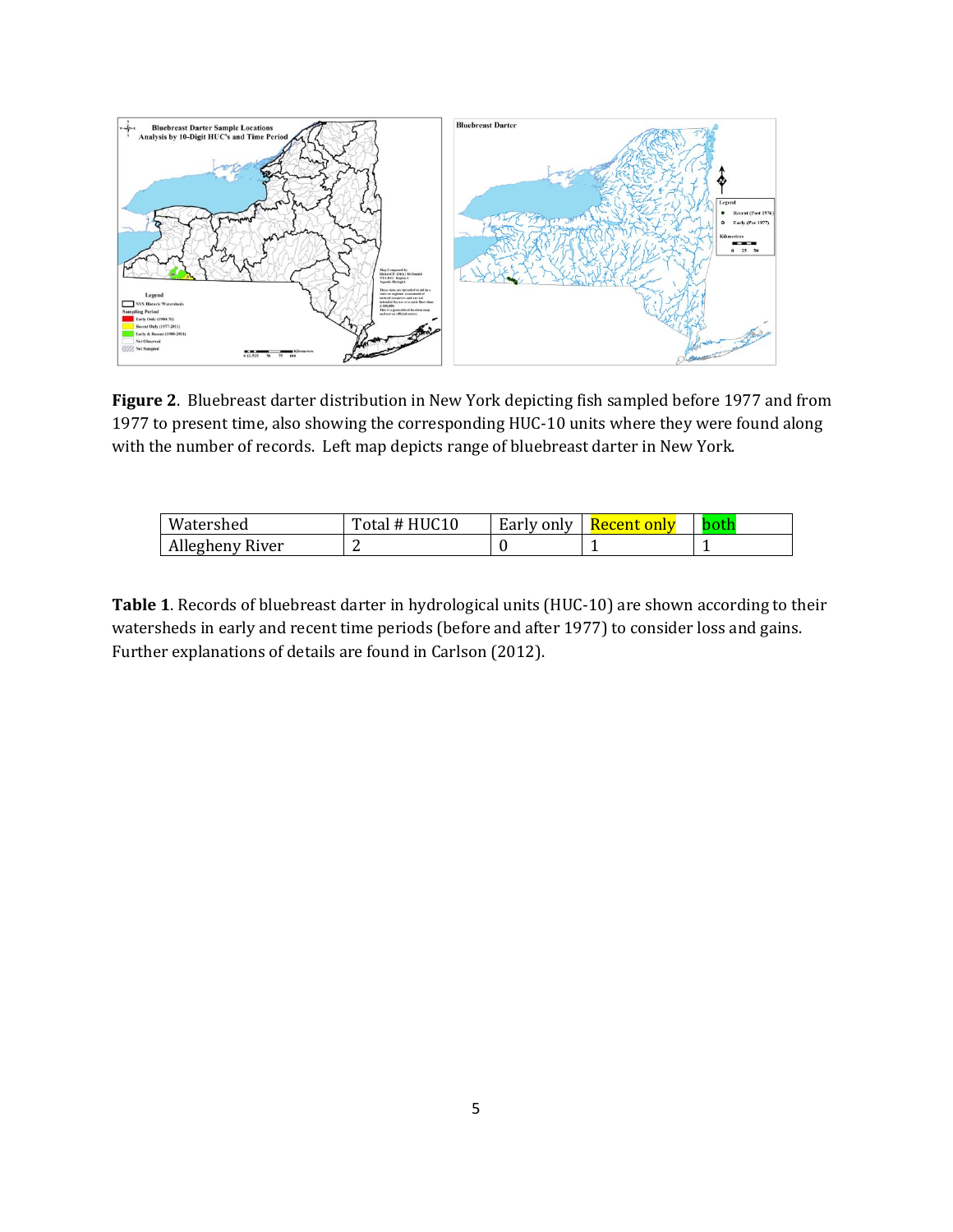### **III. New York Rarity, if known:**

| <b>Historic</b> | # of Animals | # of Locations | % of State      |
|-----------------|--------------|----------------|-----------------|
| prior to 1977   |              | 2 site records | 1/18 watersheds |
| prior to 1980   |              |                |                 |
| prior to 1990   |              |                |                 |

### **Details of historic occurrence:**

There are no early collection sites in New York, but nearby sites in the Pennsylvania reaches of the Allegheny River and French Creek (Raney 1938, Cooper 1983) contained bluebreast darter. This species has been caught in the Allegheny River from Portville to Allegany (Figure 2) where it probably also lived historically, but individuals were not taken until 1973 (by Eaton).

| Current      | # of Animals | # of Locations  | % of State        |
|--------------|--------------|-----------------|-------------------|
| (since 1977) |              | 13 site records | $1/18$ watersheds |
|              |              |                 |                   |

**Details of current occurrence:**

Recent surveys from Oswayo Creek near the state line at Carroll, NY, contained bluebreast darter in 1989 (Daniels 1989), 1992 (contract studies by Penn State Univ., letter from Martin Gutowski, 1992) and 2001-08 (DEC and NYSM).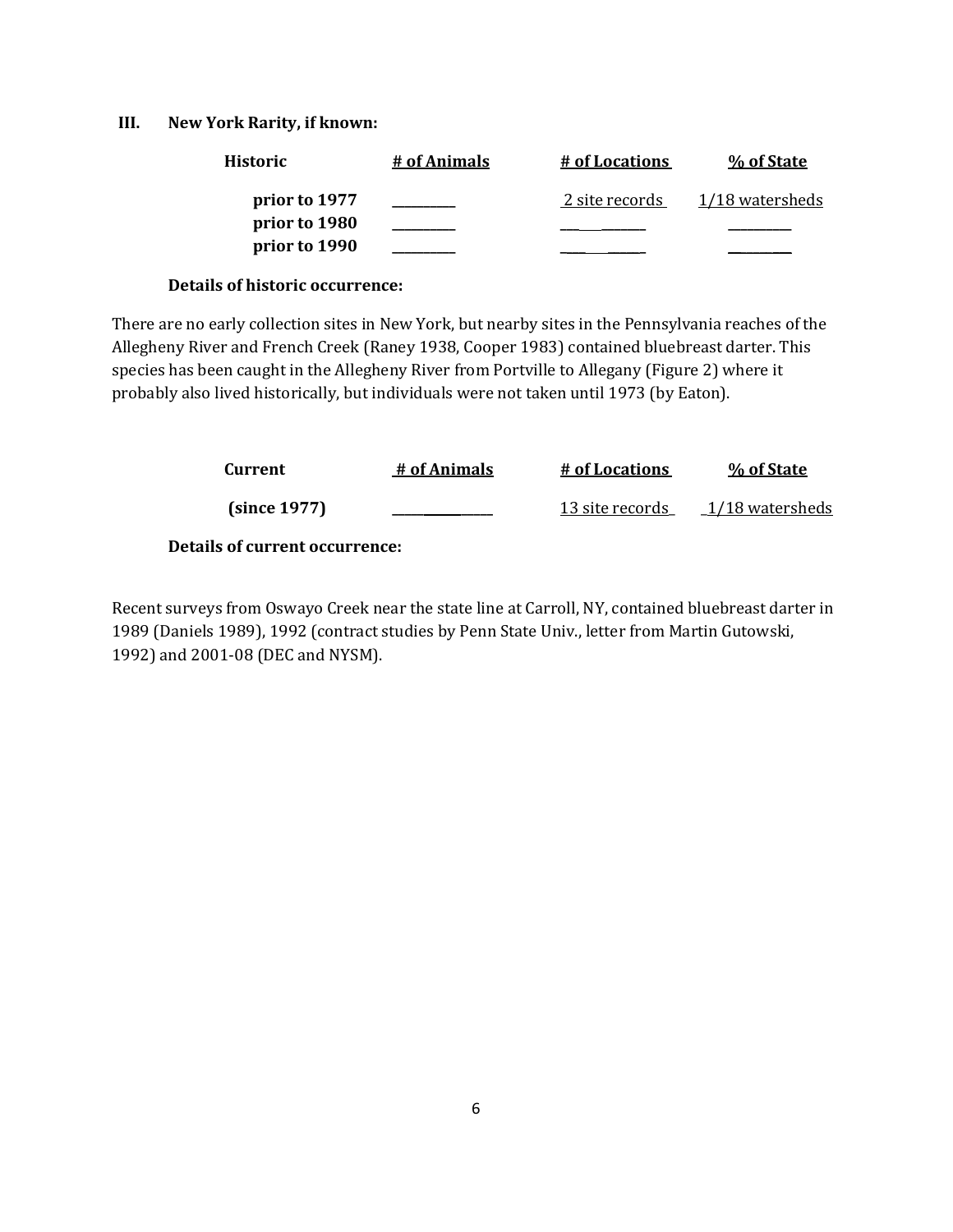#### **New York's Contribution to Species North American Range:**

| % of NA Range in New York | <b>Classification of New York Range</b> |
|---------------------------|-----------------------------------------|
| <sub>100</sub> (endemic)  | Core                                    |
| $-76-99$                  | ___Peripheral                           |
| 51-75                     | $\underline{X}$ Disjunct                |
| $\_\,$ 26-50              | Distance to core population:            |
| $1 - 25$                  | <sub>-</sub> 400 miles                  |

### **IV. Primary Habitat or Community Type:**

**1.** Medium River, Low-Moderate Gradient, Assume Moderately Buffered, Transition

**2.** Unconfined River

#### **Habitat or Community Type Trend in New York:**

| _Declining X Stable ___ Increasing | Unknown      |
|------------------------------------|--------------|
|                                    |              |
| <b>Habitat Specialist?</b>         | No<br>X Yes  |
| <b>Indicator Species?</b>          | No.<br>X Yes |

### **Habitat Discussion:**

The bluebreast darter prefers warmer stream sections, typically clear or slightly turbid, with moderately swift to fast runs and riffles current, where the substrate consists of sandy gravel and large stones. The stones provide protection for the darter, which is usually found behind, beside or under the stones. This species is much less commonly found in areas of large slab rock and in shallow runs over gravel; it has low tolerance of silt (NatureServe 2012).

At time of spawning, the females bury themselves in sand and the eggs are laid in the sand or fine gravel beside large rocks at heads of riffles, and in riffles (Jenkins and Burkhead 1994, NatureServe 2012). Sampling for this species was most successful in June, and the faster stream velocities were preferred (Stauffer et al.1993). In New York, the bluebreast darter is found only in the upper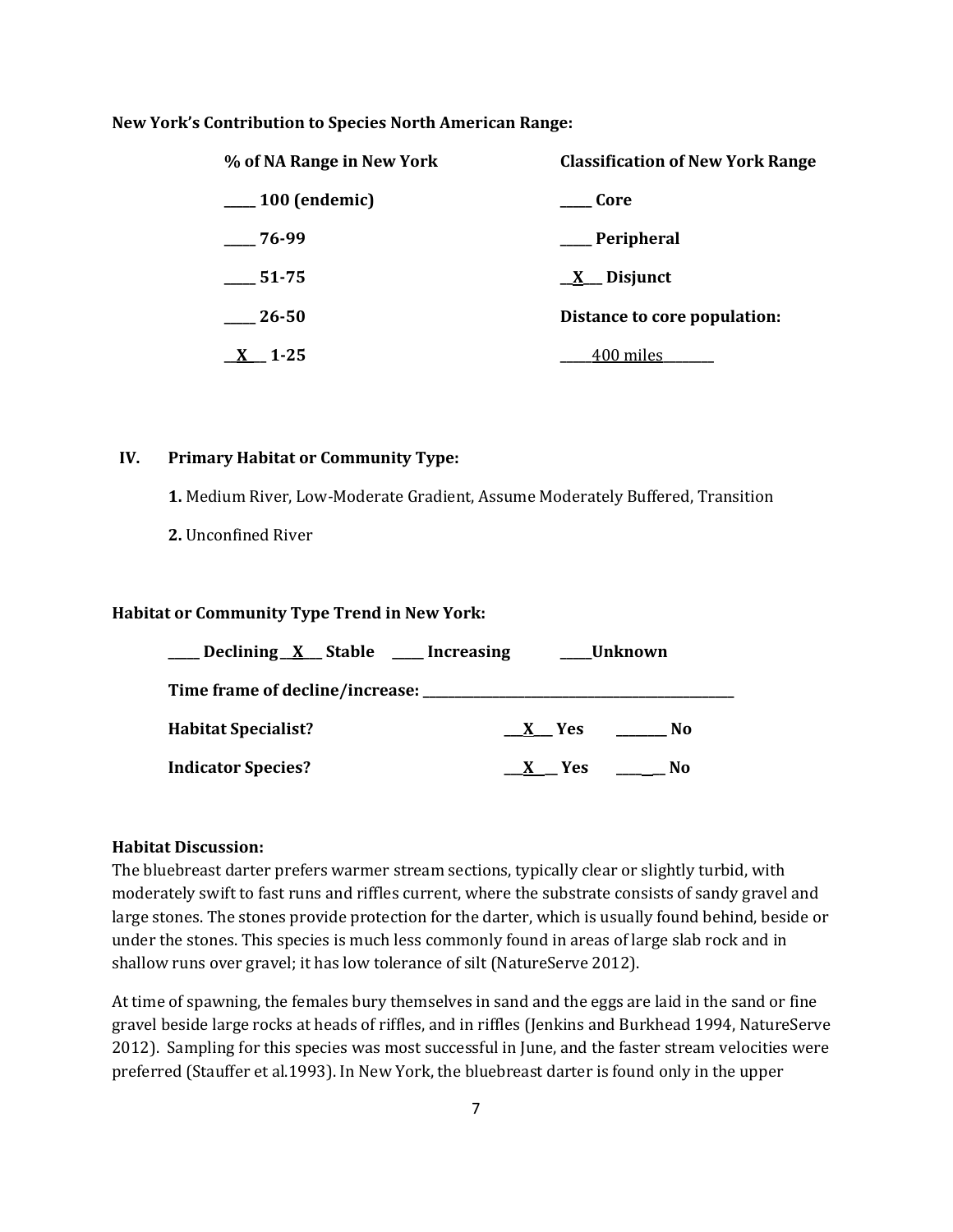reaches of the Allegheny drainage basin. Schwartz (1965) found them in the lower 2/3 of riffles in April, in the deepest portion of the riffle in spring and they were absent from the riffle in November. Habitat measurements were completed in 2007-08 by NYS Museum (Morse et al. 2009).

### **V. New York Species Demographics and Life History**

#### **\_\_X\_\_\_ Breeder in New York**

- **\_\_X\_\_ Summer Resident**
- **\_\_X\_\_ Winter Resident**
- **\_\_\_\_\_ Anadromous**

**\_\_\_\_\_ Non-breeder in New York**

- **\_\_\_\_\_ Summer Resident**
- **\_\_\_\_\_ Winter Resident**
- **\_\_\_\_\_ Catadromous**

**\_\_\_\_\_ Migratory only**

## **\_\_\_\_\_Unknown**

## **Species Demographics and Life History Discussion:**

Spawning takes place in late spring or early summer with eggs hatching in 7 to 10 days. Bluebreast darter tend to move upstream from their winter habitat to spawn. Males are territorial (Werner 2004).

### **VI. Threats:**

The Kinzua Dam in Pennsylvania prohibits upstream migrations of the bluebreast darter from the lower section of the Allegheny River. Pollution remains as a threat to existing, disparate populations in New York waters of the Allegheny. This is a single river reach with New York's only population (plus the records for Oswayo Creek), and its abundance is sparse. The prospect of a fish kill, as have occurred earlier, could be a serious threat (Brezner and Pulaski 1972). This species does not tolerate even moderate degrees of siltation (Jenkins and Burkhead 1994). The expert panel of 1993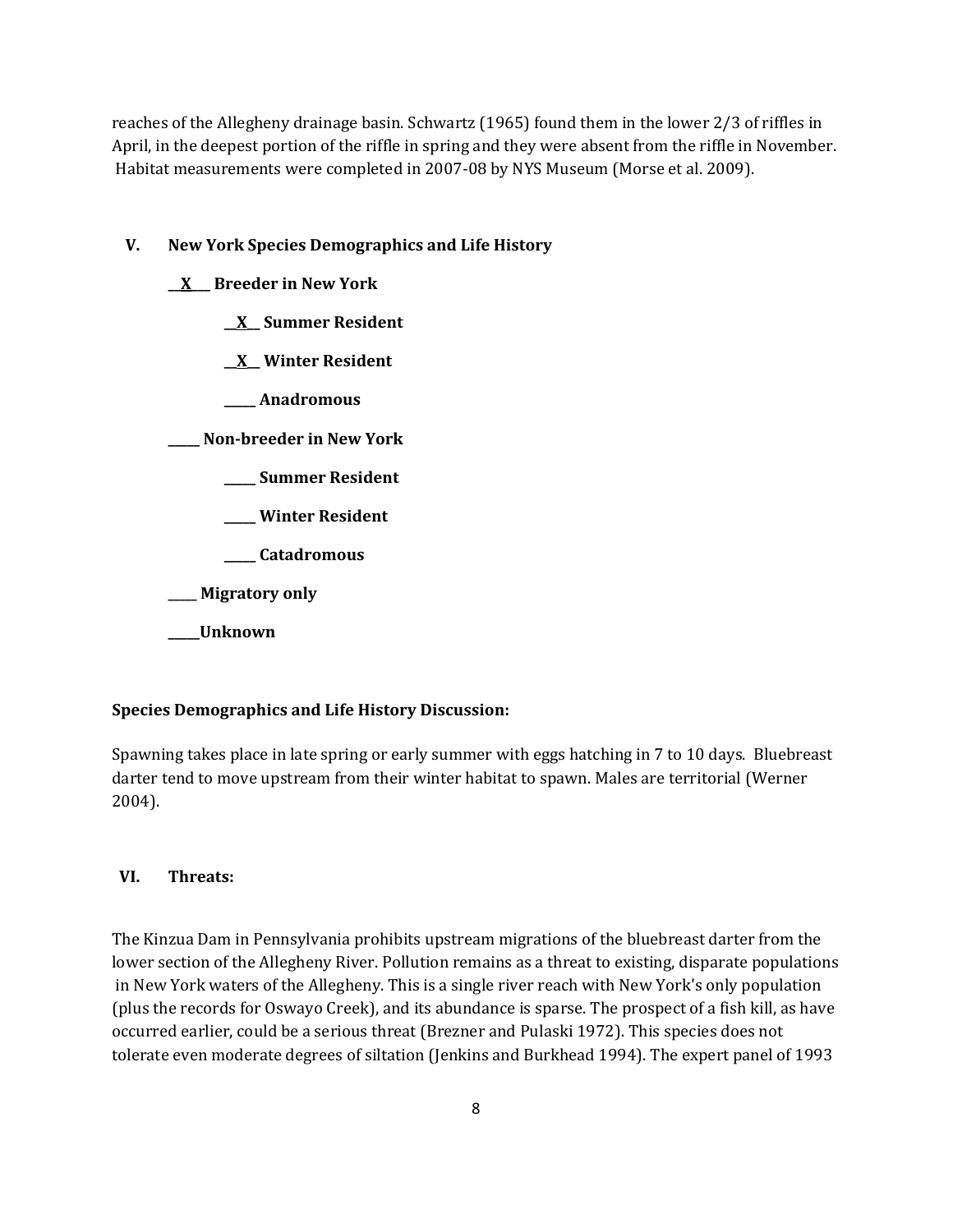felt the species was not in eminent danger of extinction. Even though the population is limited, its habitat, reproduction and general health appear stable.

# **Are there regulatory mechanisms that protect the species or its habitat in New York?**



The bluebreast darter is listed as an endangered species in New York and is protected by Environmental Conservation Law (ECL) section 11-0535 and the New York Code of Rules and Regulations (6 NYCRR Part 182). A permit is required for any proposed project that may result in a take of a species listed as Threatened or Endangered, including, but not limited to, actions that may kill or harm individual animals or result in the adverse modification, degradation or destruction of habitat occupied by the listed species.

The Protection of Waters Program provides protection for rivers, streams, lakes, and ponds under Article 15 of the NYS Conservation Law.

# **Describe knowledge of management/conservation actions that are needed for recovery/conservation, or to eliminate, minimize, or compensate for the identified threats:**

*Inventory Needs***:** Should be monitored closely *Protection Needs***:** Low pollution, turbidity habitats must be maintained

Conservation actions following IUCN taxonomy are categorized in the table below.

| <b>Conservation Actions</b>      |                                         |  |
|----------------------------------|-----------------------------------------|--|
| Action<br><b>Action Category</b> |                                         |  |
| Land/Water Protection            | Resource/Habitat Protection             |  |
| Land/Water Management            | Site/Area Management                    |  |
| Land/Water Management            | Habitat/Natural Process Restoration     |  |
| Law/Policy Action                | Policy Regulation Change/Implementation |  |

The Comprehensive Wildlife Conservation Strategy (NYSDEC 2005) includes recommendations for the following actions for the bluebreast darter.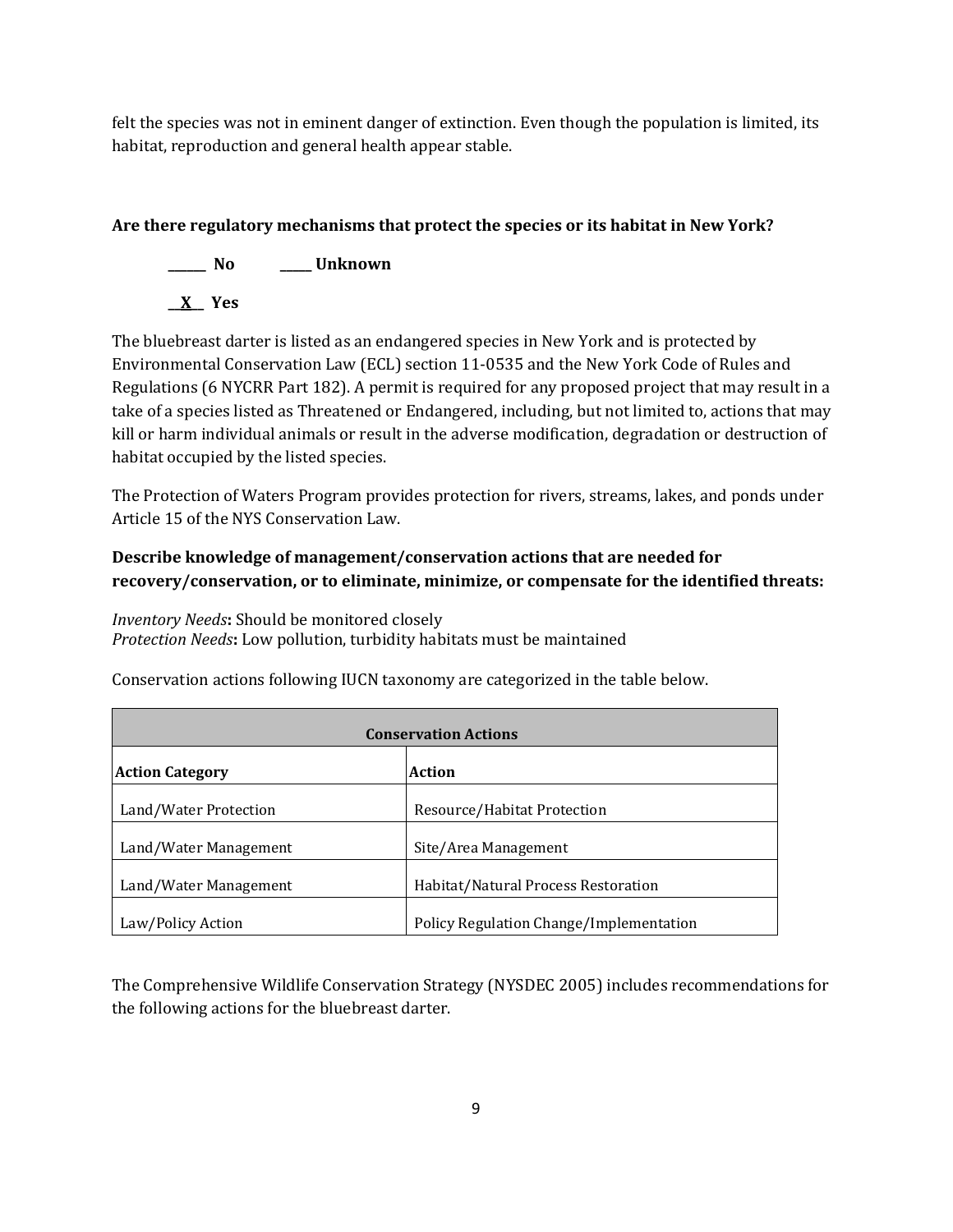#### **Habitat Research:**

---- Inventory the habitat requirements of this species and its co-inhabitants in the Allegheny and outside New York State, part of the same State Wildlife Grants project.

### **Habitat Restoration:**

---- Habitat losses and restoration are part of a State Wildlife Grants project from 2003 that is directed at the Allegheny watershed.

#### **Population Monitoring:**

---- Extensive sampling will be part of a State Wildlife Grants project in 2004 on the Allegheny River near Weston Mills and in lower Oswayo Creek.

## **VII. References**

- Becker, L.R. Jr. 1982. Fishes of the Allegheny River and its tributaries between Salamanca and Alleghany, Cattaraugus County, New York. MS thesis, St. Bonaventure Univ. St. Bonaventure, NY.
- Brezner, G,.P. and J.C. Pulaski. 1972. Cooperation between industry and government agencies in prevention of a fish kill. Trans. Northeast Fish and Wildlife Conf. Ellenville, NY. 201-213 pp (as cited in Becker 1982).
- Carlson, D.M. 2001. Species accounts for the rare fishes of New York. N. Y. S. Dept. Env. Cons. Albany, NY.
- Carlson, D.M. 2012 (draft). Species accounts of inland fishes of NYS considered as imperiled, 2012. NYDEC Watertown, NY
- Cooper, E.L. 1983. Fishes of Pennsylvania and the northeastern United States. Pennsylvania University Press. University Park.
- Daniels, R.A. 1989. Preliminary report, Allegheny River fish survey, 1989. NYS Museum. Albany, NY.
- Eaton, S.W., R.J. Nemecek and M.M. Kozubowski. 1982. Fishes of the Allegheny River above Kinzua Dam. New York Fish Game J. 29(2):189-198.
- Eaton, S.W., M.M. Kozubowski and R.J. Nemecek. 1979 unpublished. Fishes of the Allegheny River above Kinzua Dam (with an annotated list of fish). St. Bonaventure Univ., St. Bonaventure, NY.
- Greenberg, L.A. 1991. Habitat use and feeding behavior of thirteen species of benthic stream fishes. Environmental Biology of Fishes 31:389-401.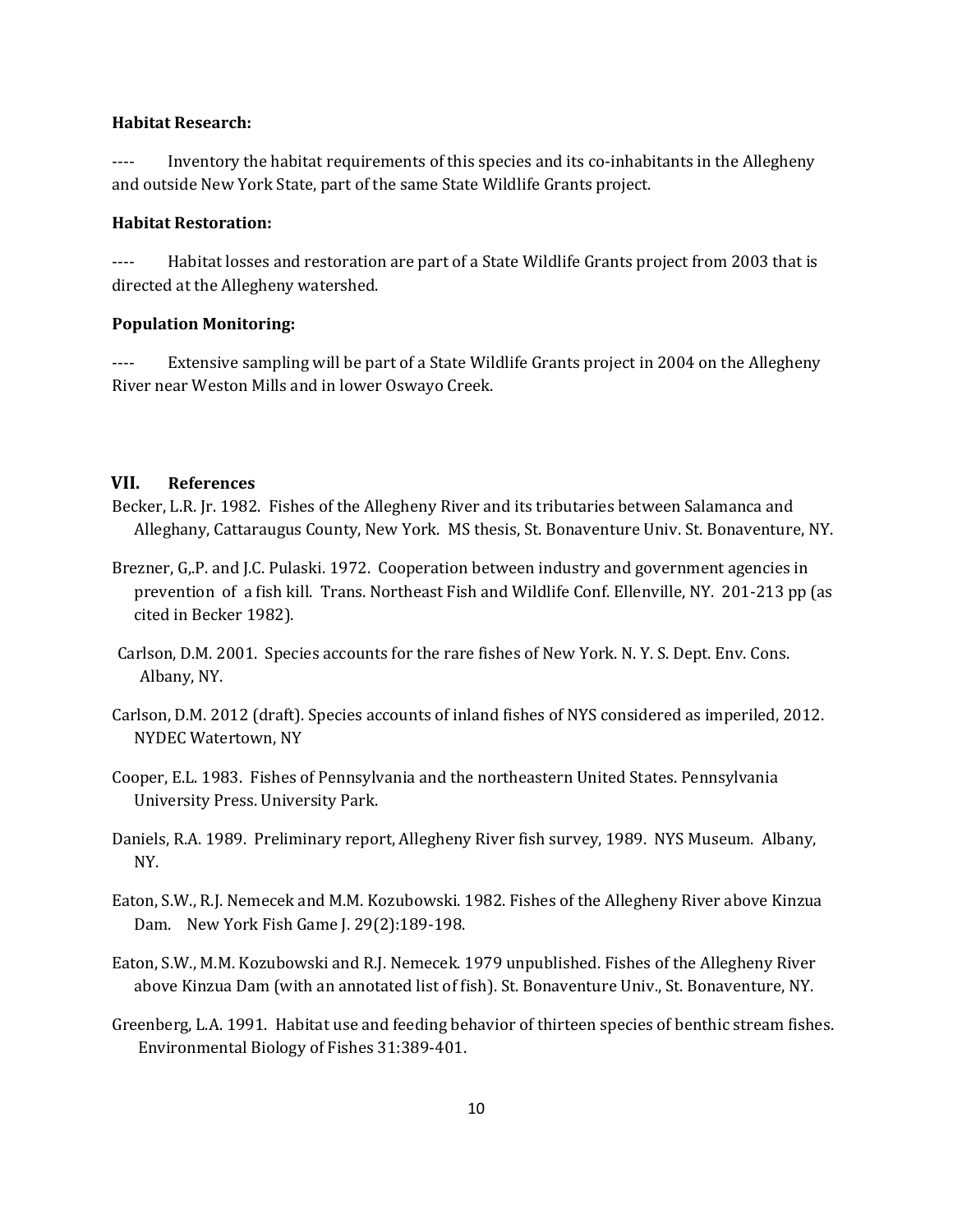- Howell, L.A. 2007. Genetic population structure and breeding parameters of three Pennsylvania State Threatened darter species: *Etheostoma camurum*, *Etheostoma maculatum* and *Etheostoma tippecanoe*. MS Thesis Duquesne Univ.. Pittsburgh PA. 182pp.
- Jenkins, R.E. and N.M. Burkhead. 1994. Freshwater fishes of Virginia. Am. Fish. Soc. Bethesda, MD.
- Koryak, M. P.S. Bonislawsky, D.D. Locy and B.A. Porter. 2009 Typical channel fish assemblage of the recovering lower Alleghey River navigation system, PA. J. Freshwater Ecol. 24(3):509-514.
- Kuehne, R.A. and R.W. Barbour. 1983. The American darters. Univ. Press of Kentucky, Lexington. 177 pp.
- Lee, D.S., et al. 1980. Atlas of North American freshwater fishes. North Carolina Mus. of Nat. His. 867 pp.
- Lorson, B.D. 2009 . Distribution and the putative origin of fishes in the Allegheny River, Pennsylvania. MS thesis. PSU, University Park PA 140 pp.
- Morse, R. B. Weatherwax and R. Daniels. 2009. Rare fishes of the Allegheny River and Oswayo Creek. Final report to NYS State Wildlife Grants- Grant T-5, Study 2. NYS Museum, Albany 30pp.
- Mount, D.I. 1959. Spawning behavior of the bluebreast darter, *Etheostoma camurum* (Cope). Copeia 1959(3):240.243.
- NatureServe. 2012. NatureServe Explorer: An online encyclopedia of life [web application]. Version 7.1. NatureServe, Arlington, Virginia. Available http://www.natureserve.org/explorer. (Accessed: May 5, 2012 ).
- Raney, E.C. 1938. The distribution of the fishes of the Ohio drainage basin of western Pennsylvania. Doctoral dissertation. Cornell Univ. Ithaca, NY.
- Schwartz, F.J. 1965. Densities and ecology of the darters of the upper Allegheny River watershed. pp 95-103 in C.A. Tryon, Jr., R.T. Hartman, and K.W. Cummins, (ed). Studies on aquatic ecology of the upper Ohio River system. Pymatuning Laboratory of Ecology, Special Publ. 3, Univ. Pittsburgh, Pittsburgh, PA.
- Stauffer, J.R. 1995. 1995 final report, endangered fisheries investigation: darter biology. Pennsylvania State Univ., Univ. Park, PA (with the attached progress report) Substrate preferences of four species of darters (*Ammocrypta pellucida*, *Percina evides*, *Etheostoma camurum* and *Percina macrocephala*) in stream simulation tank.
- Stauffer, J.R., J.M. Boltz, K.A. Kellogg and E.S.van Snik. 1996. Microhabitat partitioning in a diverse assemblage of darters in the Allegheny River system.Environ. Biol. Fish.46:37-44.
- Werner, R.G. 2004. Freshwater fishes of the northeast United States: A field guide. Syracuse University Press. Syracuse. 335 pp.